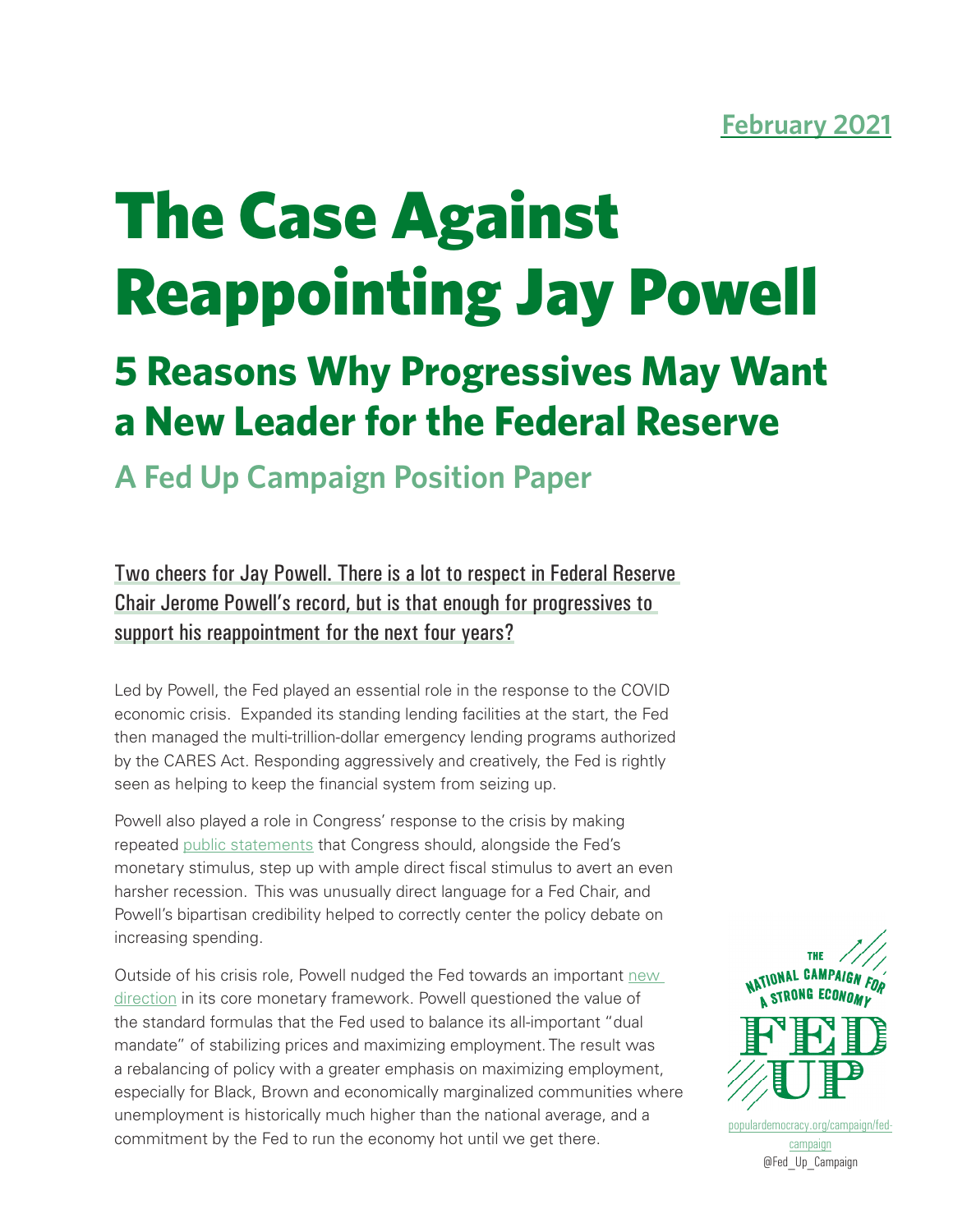To put it bluntly, a high unemployment rate is racist, an attack on working people and, in many ways, a Fed policy choice. So, Powell's commitment to an improved approach is more than refreshing, it's real progress.

**But should President Biden reappoint Powell to lead the Fed for the next four years when his current term expires in January 2022?** For people focused on economic justice for working people, especially for Black and Brown communities, the answer is probably not.

The Fed - and the Biden Administration - will be confronting new and different challenges going forward. The central bank must play a leading role, not only to help us recover from the economic crisis but to affirmatively create a more equitable economy for communities that have long been held back. That will require the Federal Reserve to bring all its policy tools to bear, including tools that Powell has chosen to avoid.

Jerome Powell may not be the right person for the next four years. Here's why:

#### **1. The Changes to the Fed's Monetary Framework Don't Go Far Enough:**

If you care about racial and economic equity, making sure that the Fed gets its core monetary framework right is the name of the game. The Fed's commitment to keeping its foot on the economic pedal until there is sustained progress towards the goals set by the Fed's new inflation and employment framework was a good first step. But it must not be the only step. The Fed should embrace a policy that goes beyond the abstract idea of maximum employment by committing to a genuine full-employment economy, that is, an economy in which anyone who wants to work at the going rate is able to find a job. And using this as the benchmark of success, the Fed's policy framework should commit to making use of all its existing monetary tools and deploying new credit policy tools until we get there. This shift will have the greatest impact on expanding the economy while growing wages for those who most need them, and [addressing the devastating racial unemployment gap](https://www.epi.org/publication/the-impact-of-full-employment-on-african-american-employment-and-wages/).

The Biden Administration has placed itself at the forefront of a transformational moment in our country's fiscal policy, as the consensus shifts away from artificial concerns about deficits and towards support for robust stimulus and automatic stabilizer payments to address a weak economy. But the ambition of the monetary policy discussion is lagging far behind, in spite of the recent improvements. *We need a Fed Chair willing to meet the moment by leading a bolder, more transformative monetary and credit policy approach.*

#### **2. Powell Hasn't Allowed the Fed to Use Its Tools to Support the Real**

**Economy, Holding Back Full Employment:** The Fed made creative and effective use of its monetary tools to support financial markets with massive Fed-backed lending facilities during the crisis. But the Fed did not use its credit-policy tools to support the real economy. This was most glaring when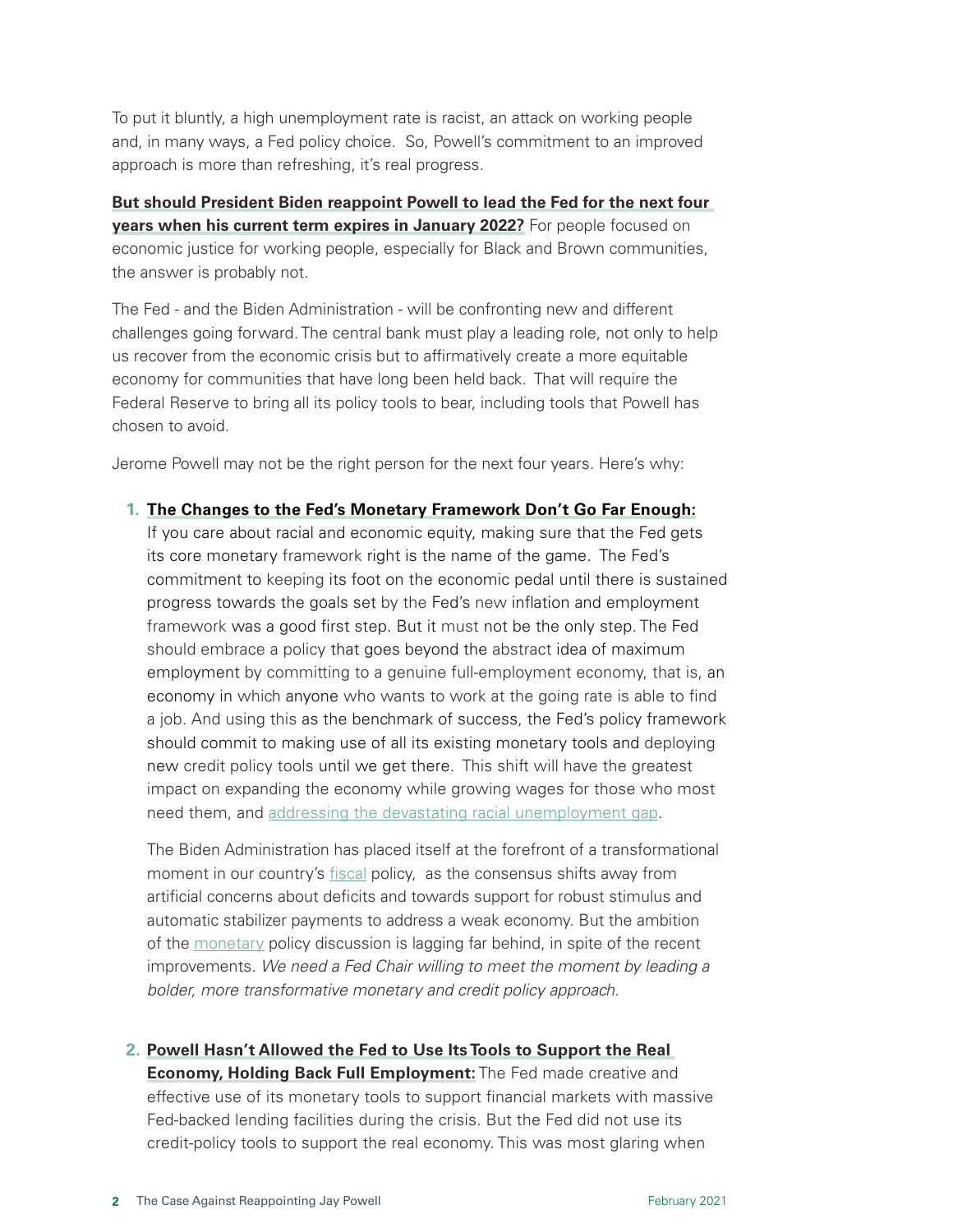the CARES Act authorized the Fed to provide much-needed lending to state and local governments, but the Fed imposed unnecessarily harsh lending terms that made the program all but irrelevant, as Fed Up pointed out in our [Aiming to Underachieve](https://www.populardemocracy.org/news/publications/aiming-underachieve-how-federal-reserve-lending-program-local-governments-designed) report. The impact of the small-business-focused Main Street Lending Facility was also [limited by the Fed's lending terms.](https://coc.senate.gov/sites/default/files/2020-08/COC%204th%20Report_08.21.2020%20with%20Appendix%208-27%20update.pdf) This obstructiveness by the Fed wasn't a surprise; central bankers often draw an artificially bright line between their role in supporting financial markets and supporting the real economy, in part as a way of preserving what they see as their institutional interests.

But it is no longer enough. The Biden Administration is working to update and transform key federal economic policies in order to pursue essential goals such as full employment, wage growth and increased racial equity. Some of the models that have been proposed to help us get there - including new credit policy tools such as national investment authorities, green infrastructure banks, lending facilities for local governments and small businesses - rely in part on backing from the Fed in their financing mechanisms. *We need a Fed Chair who is willing to expand credit policy tools to support the real economy in order to fulfill the Fed's dual mandate by growing the economy and expanding job opportunities.* 

**3. The Fed Should Support Automatic Fiscal Stabilizers, But Powell Has** 

**Declined Any Fed Role:** Widening support for automatic fiscal stabilizers is one important idea coming out of the economic crisis. Powerful program models include strategic safety net expansions, infrastructure spending expansions, and direct individual payments that are automatically triggered by early recessionary signals. These can be a far more effective way to combat an economic downturn than the current slate of tools. Some fiscal stabilizer models, such as [recession insurance bonds](https://www.piie.com/system/files/documents/pb20-5.pdf), rely on a direct Fed role in the financing, but most do not.

But one way that the Fed can play an important role in any of these models is by allowing the creation of universal, low-cost banking with "FedAccounts." One model is to provide a Postal Banking account for every resident that is backed by the Fed. This would not only provide safe and low-cost financial services where they are needed, but could also be used for timely and smooth distribution of automatic fiscal stabilizers. The inefficiency of our system for pushing out direct individual fiscal payments and the absurdity of our scattered unemployment system diminished our response to the current economic crisis. FedAccounts can create a smooth mechanism for any automatic fiscal stabilizer program that the Biden Administration wants to create. *But a [lack of support by the Fed Chair](https://www.rev.com/blog/transcripts/house-financial-committee-hearing-transcript-on-economy-with-jerome-powell) for this policy breakthrough will stand in the way.*